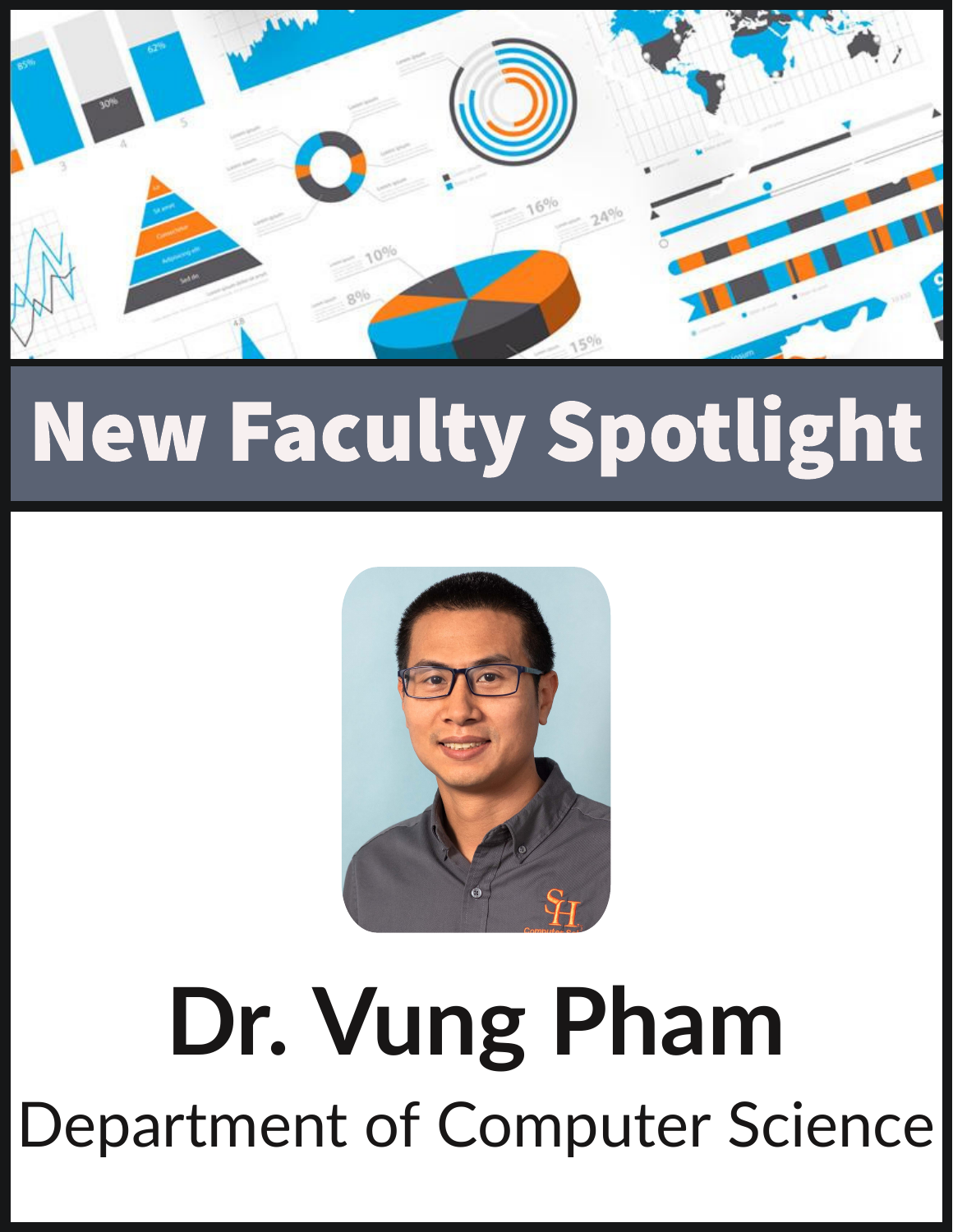The College of Science and Engineering Technology at Sam Systems Designs. Along with instruction, Dr. Pham has learning, deep learning, and programming. Dr. Pham "looks intentions of contributing to research here at SHSU; his areas of interest include data analytics, data visualization, machine Houston State University proudly welcomes Dr. Vung Pham as a new faculty member for the Department of Computer Science. This spring, Dr. Pham will be teaching two courses for the department: Database Management Systems and Digital forward to working with students interested in research as well as getting into the lab and applying for funding". Additionally, he intends on organizing an extracurricular club for those interested in coding.

was smart, and I felt safe exploring it without the risk of computer science field. Dr. Pham obtained his Bachelor of Science in Information Technology from President University of Indonesia. He then went on to obtain his Master of Science in Computer Engineering from the Polytechnic University of When asked how he became attracted to this field of study, Dr. Pham replied, "the first time I worked with a computer, I tried to insert a floppy disk incorrectly, but the machine did not allow for this. I also pressed buttons on the case because I did Milan (Politecnico di Milano) in Italy before earning his Ph.D. in Computer Science from Texas Tech University. not know [the function], however, the OS asked for explore programming and eventually pursue a career in the confirmation before carrying out the actions. The equipment damaging the device". These early experiences led him to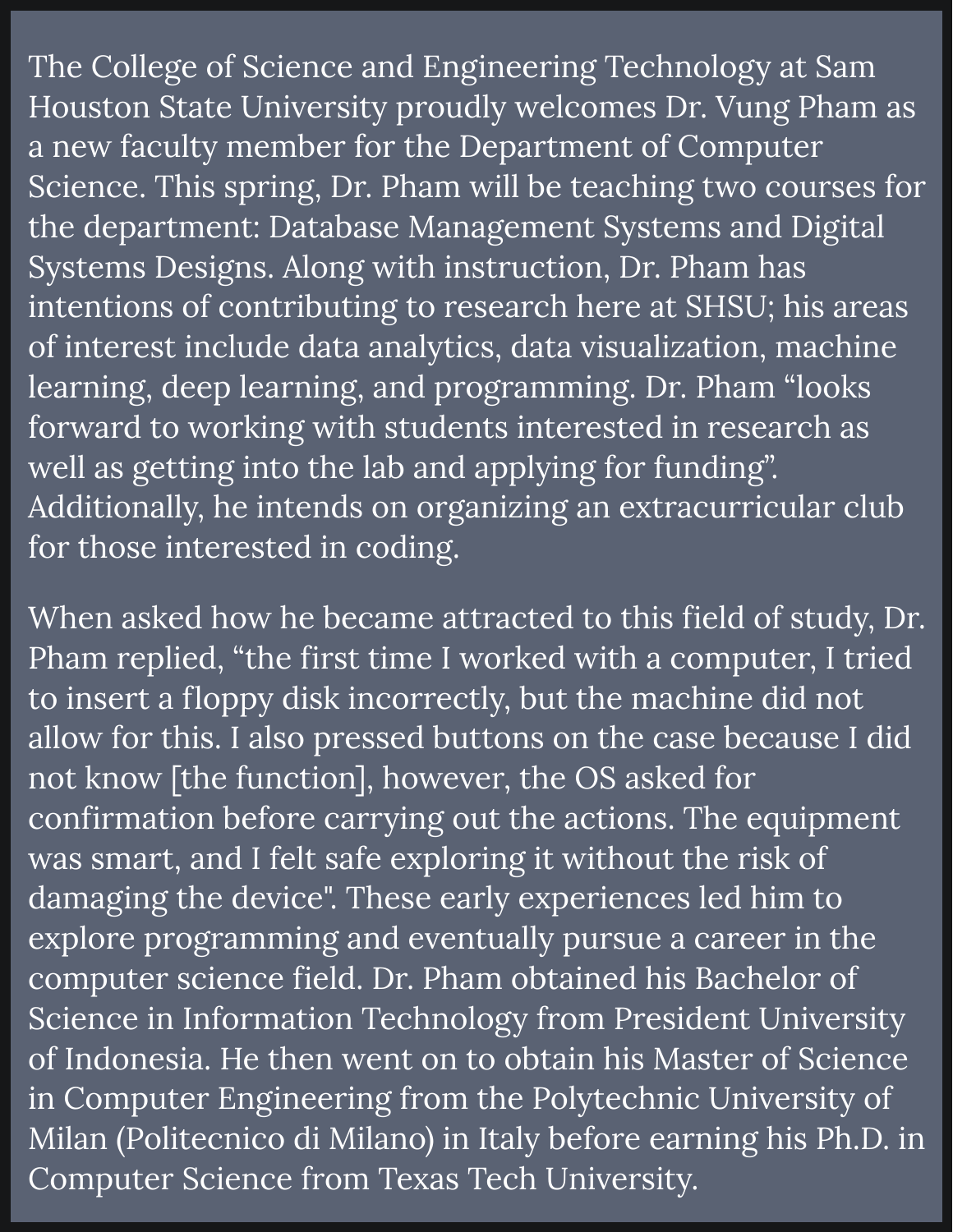Dr. Pham's love for teaching and research drove him to apply for an academic position at SHSU. Dr. Pham stated that he is "very happy" with the teaching and research opportunities offered to him as a faculty member. He also had a "great feeling" about the open and friendly working environment within the Department of Computer Science. In addition, there were many activities that helped him to acclimate as a new faculty to the university.

Lastly, Dr. Pham wanted to share the quote "Think big. Start small. Move fast."; this quote comes from his previous mentor and founder of the institution where he obtained his bachelor's degree. Dr. Pham also wanted to share two pieces of advice to computer science students:

or two problems on leetcode per day). This practice 1. "Students should spend some time every day practicing coding exercises for coding interviews (e.g., doing one would be helpful if you would like to work with big tech companies (e.g., FAANG)."

are many online resources (e.g., Coursera) available for this field requires a life-long learning mindset." There 2. "Self-studying skills are critical for CS students because free to help obtain the aforementioned skills.